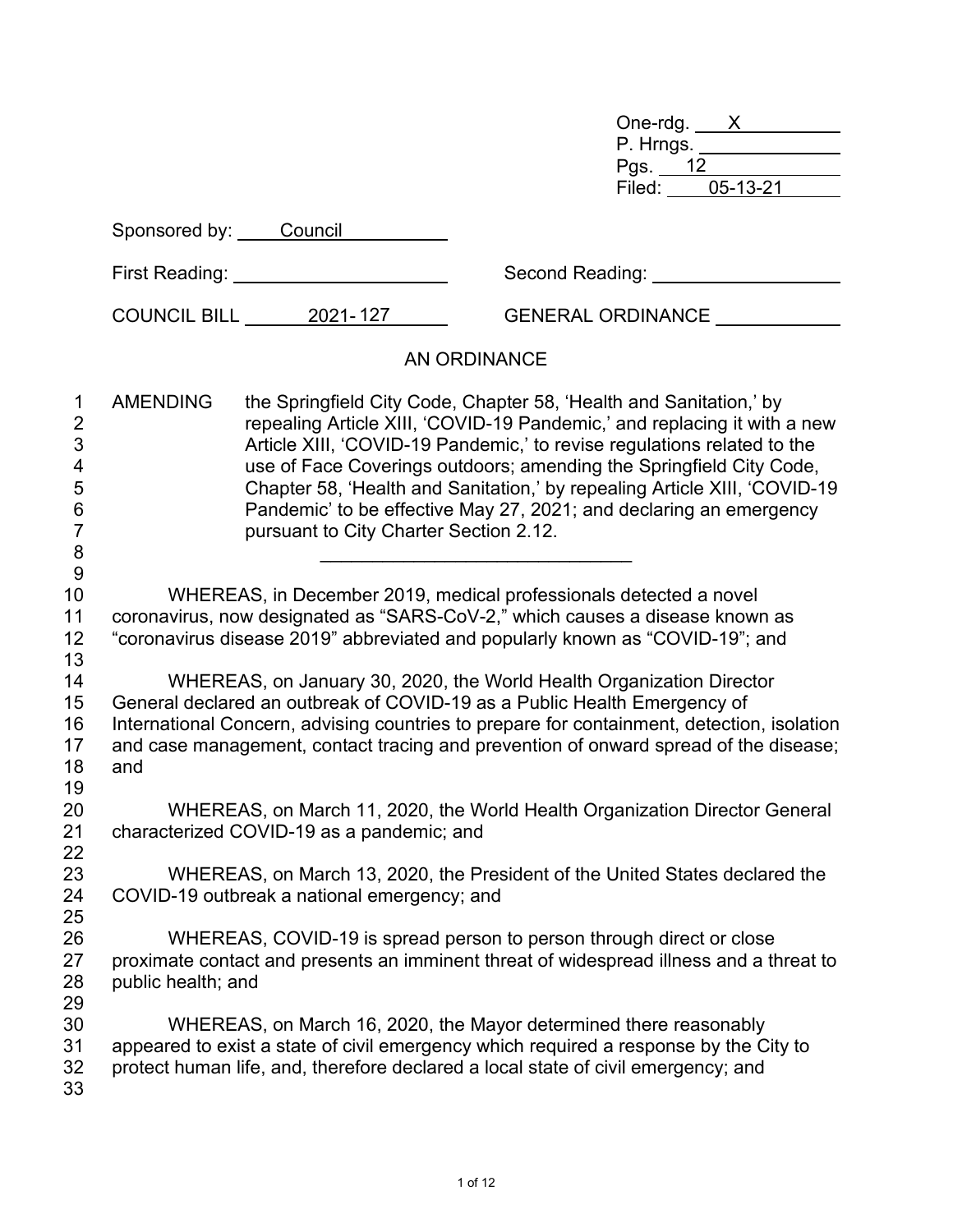WHEREAS, due to the continuing public health crisis created by COVID-19, the Mayor has renewed his declaration of civil emergency every thirty days; and WHEREAS, on July 13, 2020, City Council adopted General Ordinance 6607 to create a strong community response that could slow the rate of COVID-19 in our community and protect public health and safety due to a high rate of growth of COVID- 19 cases in the southwest Missouri region; and 42 WHEREAS, General Ordinance 6607 included a sunset provision and expired on 43 October 11. 2020: and October 11, 2020; and WHEREAS, on September 18, 2020, the Springfield-Greene County Health Department released a memo titled "Moving Forward on the Road to Recovery" describing the continued evidence supporting face coverings locally and nationally; and WHEREAS, while COVID-19 cases continued to grow in Springfield, evidence of the success of face coverings could be seen in the relatively low percentage of cases in school-aged children in Springfield Public Schools, which currently imposes a masking requirement, and in Springfield's churches, which had widely implemented the City's face covering requirements; and WHEREAS, cases in the community increased in the months prior to October and in September, the community saw more than 2,600 cases and 40 deaths, both of which at the time were the highest for any month since the beginning of the COVID-19 pandemic; and WHEREAS, on October 5, 2020, City Council adopted General Ordinance 6619 to continue a strong response to slow the rate of COVID-19 in our community and protect public health and safety; and WHEREAS, General Ordinance 6619 included a sunset provision and was set to expire on January 9, 2021; and WHEREAS, as of December 3, 2020, there had been 15,643 cases of COVID-19 and 216 deaths in Greene County, and Greene County's hospital capability score was 5.5 out of 10 and the Public Health Capability Score was 1.0 out of 10, representing our community's decreasing capability to respond to additional cases; and WHEREAS, while not one public health prevention measure was enough to improve these capability scores alone, it was imperative the City continued all mitigation efforts, including masking and occupancy restrictions, so that our community might have some capacity to continue to respond to the pandemic; and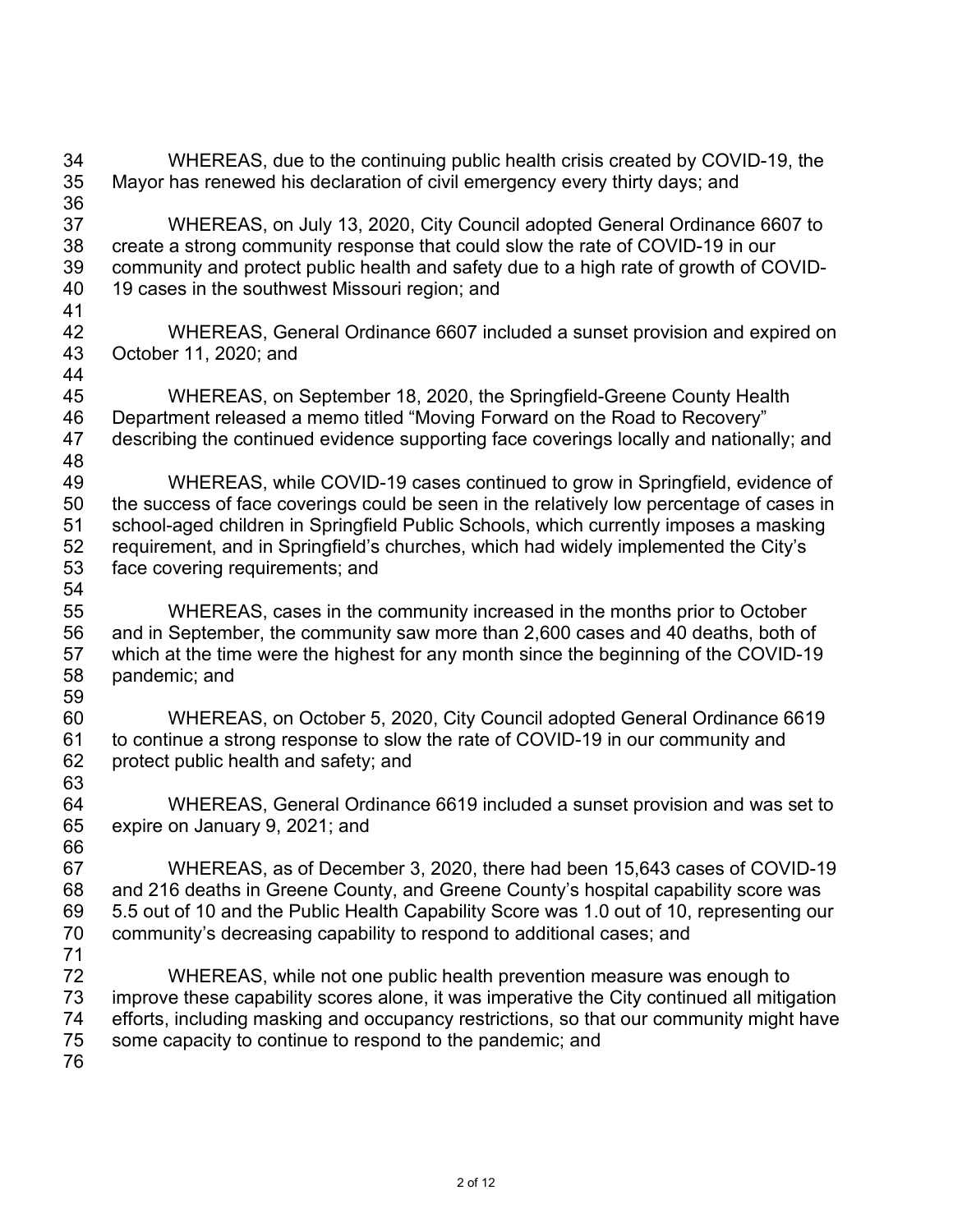WHEREAS, the increase of COVID-19 cases in Christian County declined in the 28 days following the implementation of masking ordinances by Nixa and Ozark, and it was critical that Springfield continued to contribute to a regional face covering approach to help our broader community reduce the spread of COVID-19; and WHEREAS, on December 8, 2020, City Council adopted General Ordinance 6628 to continue a strong response to slow the rate of COVID-19 in our community and protect public health and safety; and WHEREAS, General Ordinance 6628 included a sunset provision and was set to expire on April 9, 2021; and WHEREAS, on March 5, 2021, the Springfield-Greene County Health Department released a memo titled "Stepping out of the Road to Recovery" which recommended that due to the emergence of several variants of COVID-19, continued compliance with public health mitigation strategies, including physical distancing, use of masks, and hand hygiene, was essential to limit the spread of the virus that causes COVID-19 and protect public health; and WHEREAS, multiple variants of the virus that causes COVID-19 are circulating 97 globally, and epidemiological studies indicate that one strain from the United Kingdom is 30 percent to 80 percent more effectively transmitted and results in higher nasopharyngeal viral loads than the wild-type strain of SARS-CoV-2 and retrospective observational studies suggest an approximately 30 percent increased risk of death associated with this variant; and 103 WHEREAS, another variant from South Africa has quickly become the<br>104 predominant strain there and is also suspected of having a high potential for predominant strain there and is also suspected of having a high potential for transmission; and WHEREAS, the "Stepping out of the Road to Recovery" memo described the three key indicators that would drive the Health Department's recommendations to step- down the requirements in the masking ordinance; and 110<br>111 WHEREAS, the three key indicators were the 7-day average case for a 28-day period, hospitalizations due to COVID-19, and the percent of the eligible population in Greene County that has been fully vaccinated; and WHEREAS, as of April 1, 2021, the 7-day average case count for a 28-day 116 period was 20.29, hospitalizations due to COVID-19 were 30, and the percent of the<br>117 eligible population in Greene County that had been fully vaccinated was 16.8 percen eligible population in Greene County that had been fully vaccinated was 16.8 percent; 118 therefore, two of the three key indicators to move to the next phase of the Road to<br>119 Recovery Plan have been met with the third indicator showing strong progress, and Recovery Plan have been met with the third indicator showing strong progress, and the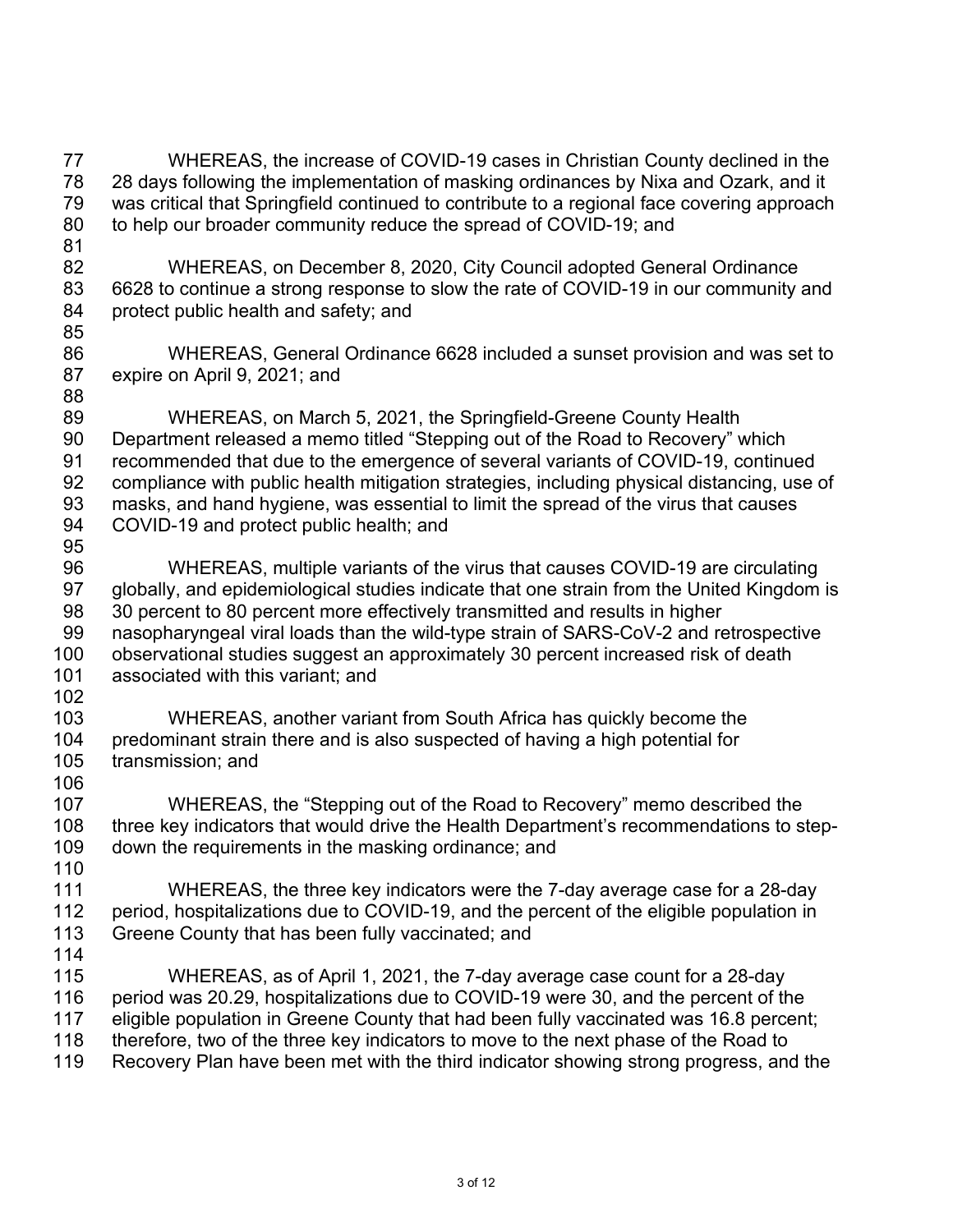120 Springfield-Greene County Health Department recommended remaining in the red<br>121 Depase until April 16, 2021, to allow moving closer to the 25 percent vaccination goa phase until April 16, 2021, to allow moving closer to the 25 percent vaccination goal, 122 then progressing to the next phase of the Recovery Plan; and 123<br>124 WHEREAS, the CDC revised its guidance on face coverings on April 27, 2021, allowing for the removal of masks in many outdoor settings for vaccinated individuals; and 128 WHEREAS, both research and the local experience had found reduced<br>129 transmission in outdoor settings, and a recent systematic review of research fo transmission in outdoor settings, and a recent systematic review of research found that less than 10 percent of COVID-19 cases were due to outdoor transmission; and WHEREAS, local data suggested that 3.6 percent of COVID-19 cases had probable outdoor transmission; and WHEREAS, on May 4, 2021, City Council adopted General Ordinance 6652 136 revising regulations related to the use of Face Coverings outdoors; and WHEREAS, it has been the judgment of City Council that a continued strong community response could slow the rate of spread of COVID-19 in our community and would protect public health and safety but that the community could begin to return to additional activities if certain precautions continued to be taken; and WHEREAS, based upon advice from the Springfield-Greene County Health Department, although the pandemic is far from over, the COVID-19 mitigation regulations have served their purpose to prevent an overwhelming of the healthcare 146 system and to protect the most vulnerable from the virus, and the community is<br>147 prepared to move into the next phase of the pandemic, in which core public hea prepared to move into the next phase of the pandemic, in which core public health 148 principles will continue to be applied, such as case investigations and increasing access to vaccinations, to protect the community from COVID-19. 151 NOW, THEREFORE, BE IT ORDAINED BY THE COUNCIL OF THE CITY OF 152 SPRINGFIELD. MISSOURI. as follows. that: SPRINGFIELD, MISSOURI, as follows, that: NOTE: Added language is underlined, deleted language is stricken. Section 1 – The Springfield City Code, Chapter 58, 'Health and Sanitation,' is hereby amended by repealing Article XIII, 'COVID-19 Pandemic,' and replacing it with a new Article XIII, 'COVID-19 Pandemic,' which reads as follows: 159<br>160 Section 58-1100. – Definitions.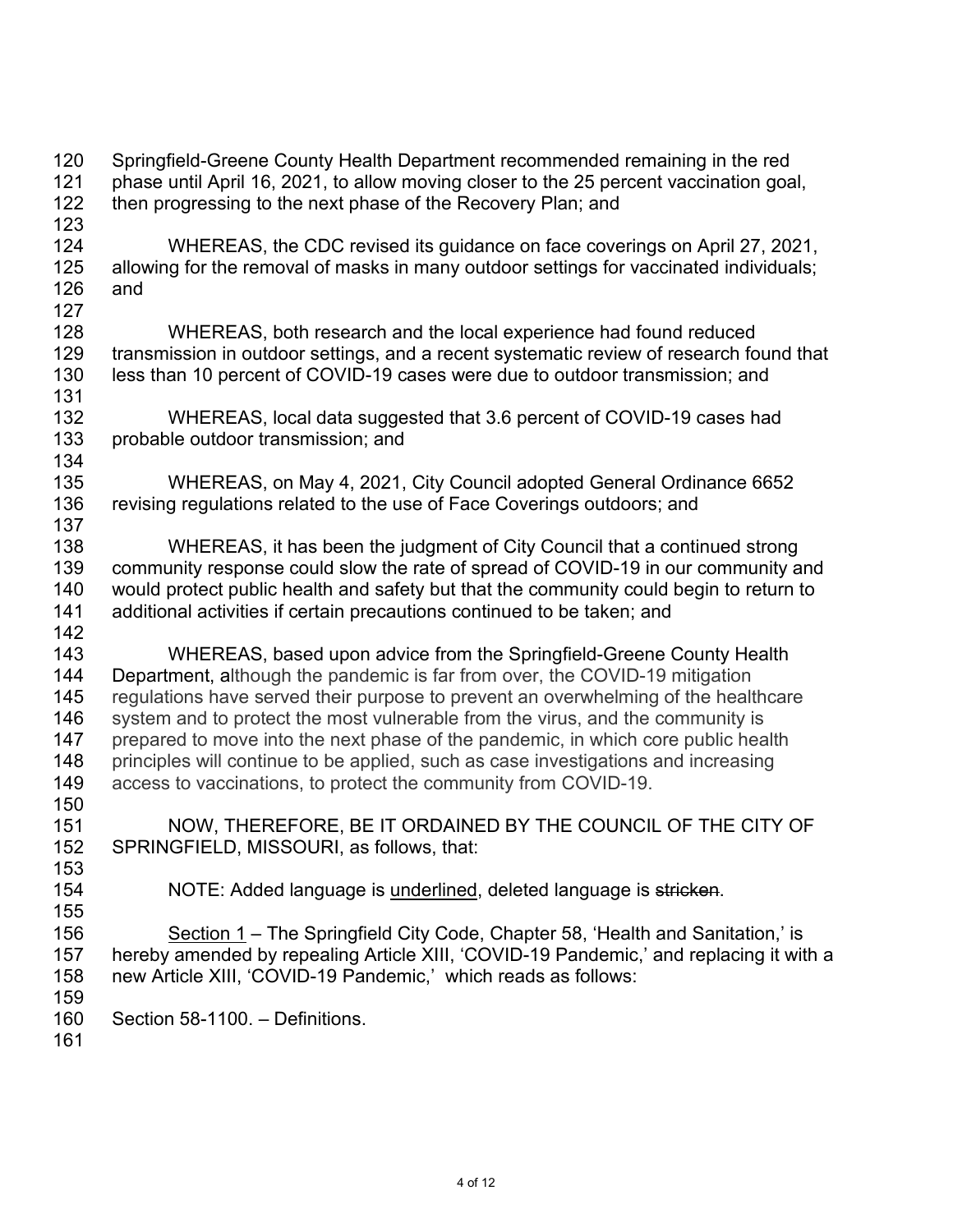162 The following words, terms and phrases, when used in this Article, shall have the 163 meanings ascribed to them in this section, except where the context clearly indica meanings ascribed to them in this section, except where the context clearly indicates a different meaning: 165<br>166 *Business* means any for-profit company, non-profit organization, benevolent association, or educational entity, regardless of its legal organization, form, entity, tax- treatment or structure. *Face Covering* means a device that covers the nose and mouth. *Personal care services* include, but are not limited to, barbers, hairdressers, manicurists, estheticians, piercing technicians, tattoo artists, and massage therapists. *Public Accommodation* means a Business or other facility, both public and private, both indoors and outdoors, open to and used by the public, including but not limited to retail stores including groceries, service establishments, schools except schools of higher 178 education, other educational providers, transportation services and associated waiting<br>179 areas, public and private social clubs, and sporting events. areas, public and private social clubs, and sporting events. Section 58-1101. - Centers for Disease Control ("CDC") social distancing requirements. All Businesses are recommended to carry out to the greatest degree possible CDC recommended social distancing and cleaning guidelines in all situations, including, but not limited to, when customers are standing in line or when individuals, including employees, are using shared indoor or outdoor spaces. Section 58-1102. - Face coverings in places of Public Accommodation. (a) Except as otherwise provided in this Article, all persons over the age of 11, including employees or visitors, present in those parts of any Public Accommodation open to the public must wear a Face Covering subject to the following exceptions: (1) Children under the age of 3; (2) Children ages 3 to 11 are strongly encouraged, but not required to wear a Face Covering, while under the direct supervision of an adult; (3) Persons with health conditions that prohibit wearing a Face Covering, such as persons who have trouble breathing due to an underlying condition, or who are unconscious, incapacitated, or otherwise unable to remove a Face Covering without assistance. Persons who are unable to wear a Face Covering are strongly encouraged to use options such as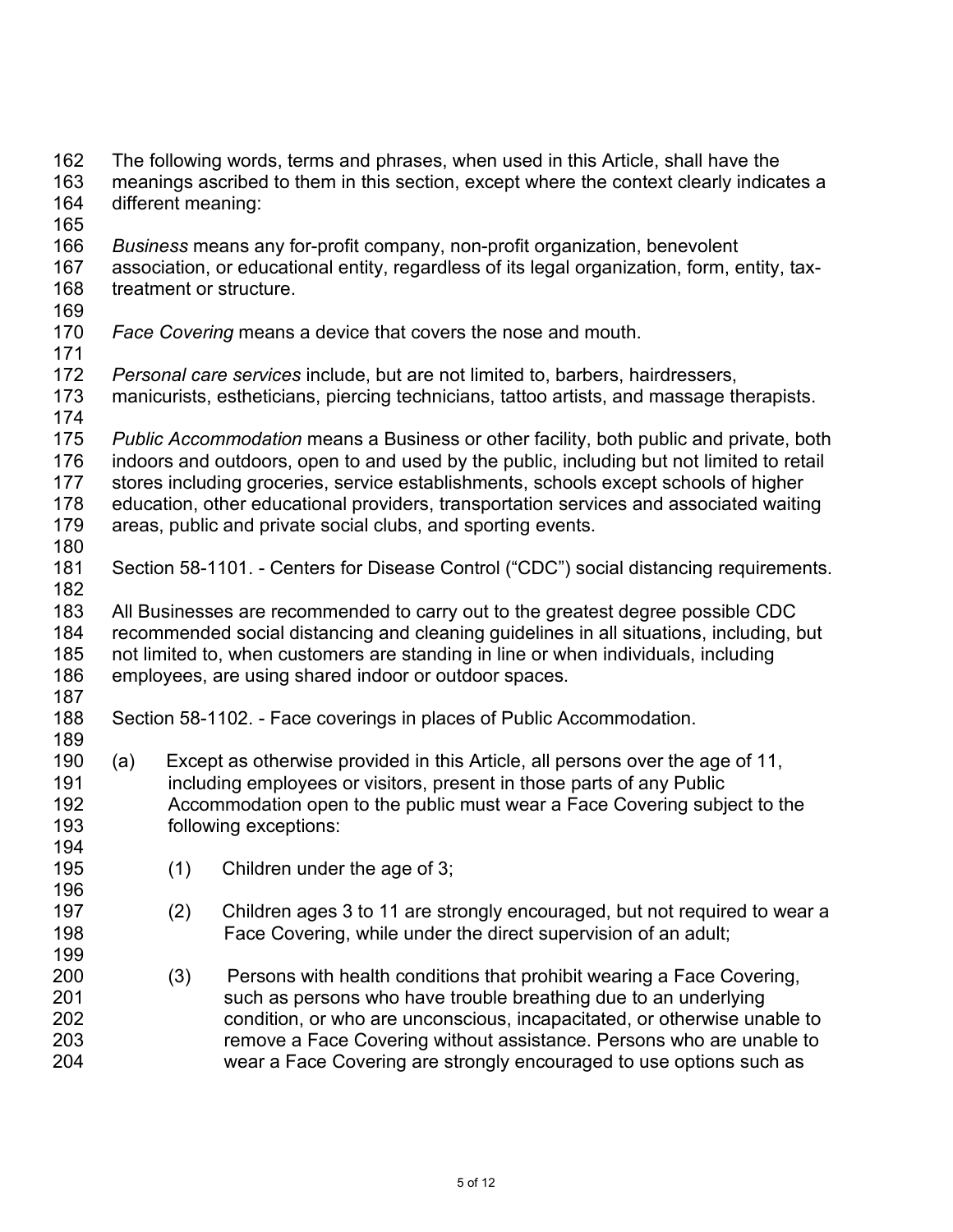| 205<br>206<br>207<br>208<br>209        |                                                                            |                         | curbside pickup or delivery when available. Nothing in this Article shall<br>prohibit any Business, as defined in this Article, from requiring Face<br>Coverings for entry or from providing alternative options for service or<br>accommodation for individuals without Face Coverings;                                                             |  |  |
|----------------------------------------|----------------------------------------------------------------------------|-------------------------|------------------------------------------------------------------------------------------------------------------------------------------------------------------------------------------------------------------------------------------------------------------------------------------------------------------------------------------------------|--|--|
| 210<br>211<br>212<br>213               |                                                                            | (4)                     | Persons who are hearing impaired, or someone who is communicating<br>with a person who is hearing impaired, where the ability to see the mouth<br>is essential for communication;                                                                                                                                                                    |  |  |
| 214<br>215<br>216<br>217<br>218<br>219 |                                                                            | (5)                     | Persons who are at a place of Public Accommodation who are consuming<br>food or drink while maintaining a physical distance from other groups of<br>patrons of a least six feet, but such persons must wear a Face Covering<br>while in waiting areas and while walking to and from seating or other parts<br>of the premises except while outdoors; |  |  |
| 220                                    |                                                                            | (6)                     | Persons at a swimming pool;                                                                                                                                                                                                                                                                                                                          |  |  |
| 221                                    |                                                                            |                         |                                                                                                                                                                                                                                                                                                                                                      |  |  |
| 222<br>223<br>224<br>225               |                                                                            | (7)                     | Persons who are obtaining a service involving the face or nose for which<br>temporary removal of the Face Covering is necessary to perform the<br>service;                                                                                                                                                                                           |  |  |
| 226<br>227<br>228                      |                                                                            | (8)                     | Persons playing a sport, exercising or using exercise equipment while<br>exerting themselves;                                                                                                                                                                                                                                                        |  |  |
| 229<br>230<br>231                      |                                                                            | (9)                     | Persons working in settings which might increase the risk of heat-related<br>illnesses;                                                                                                                                                                                                                                                              |  |  |
| 232<br>233<br>234<br>235<br>236        |                                                                            | (10)                    | Persons who are outdoors except as otherwise provided in this Article<br>unless such persons are part of a gathering of more than 500 persons<br>who are within six feet of the same other persons for more than fifteen<br>minutes; and                                                                                                             |  |  |
| 237<br>238<br>239<br>240               |                                                                            | (11)                    | Speakers and performers while addressing and performing for a group of<br>persons, provided the speakers and performers can maintain a distance of<br>at least six feet from any other person; and                                                                                                                                                   |  |  |
| 241<br>242<br>243                      | (b)                                                                        |                         | Except as otherwise provided in this Article, all places of Public Accommodation<br>shall require Face Coverings as described in this Article.                                                                                                                                                                                                       |  |  |
| 244                                    | Section 58-1103. - Rules for certain services, businesses, and activities. |                         |                                                                                                                                                                                                                                                                                                                                                      |  |  |
| 245<br>246<br>247                      | (a)                                                                        | Personal care services. |                                                                                                                                                                                                                                                                                                                                                      |  |  |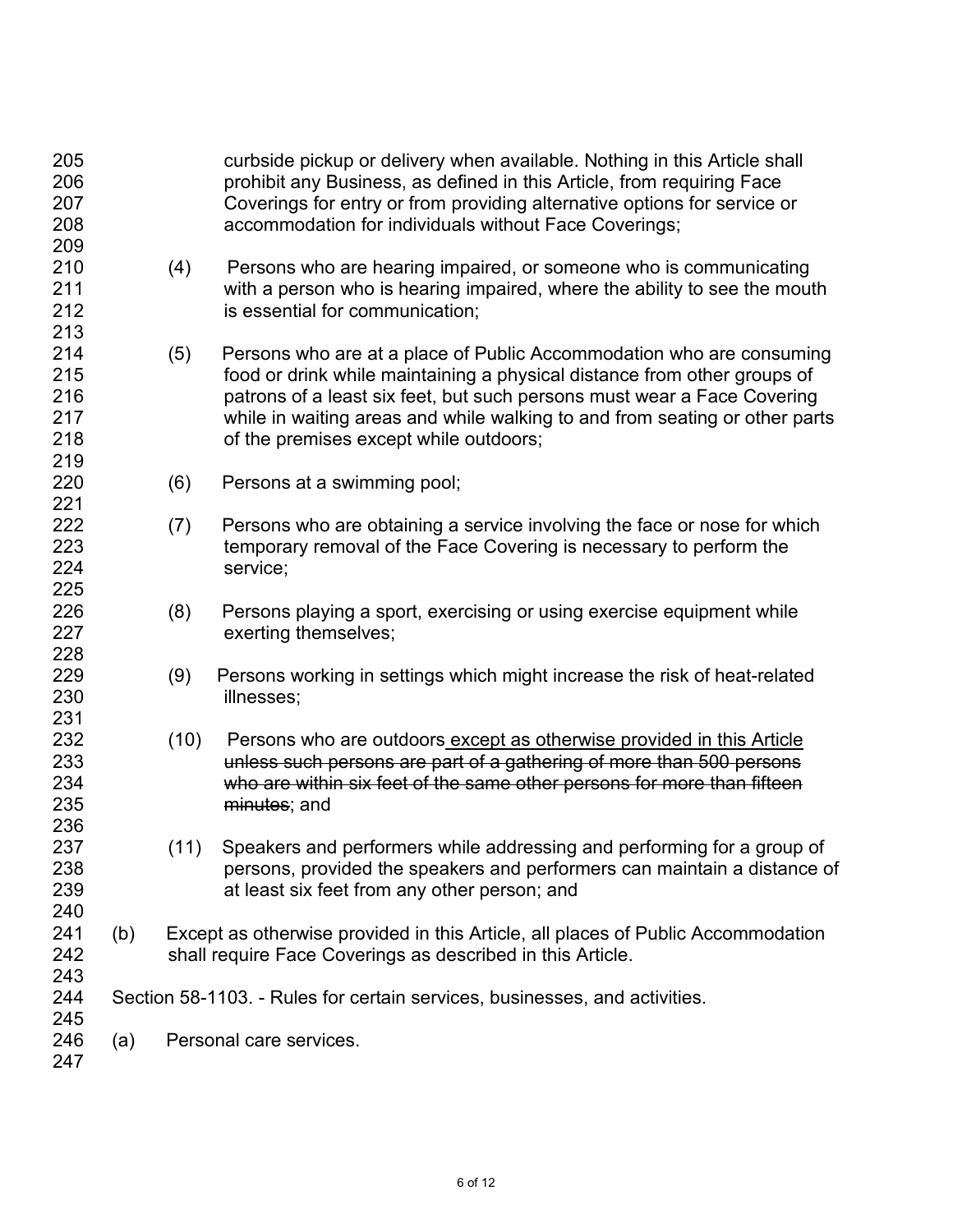| 248<br>249                             |     | (1)                       | All Businesses providing personal care services shall require Face<br>Coverings as described in Section 58-1102.                                                                                                                                                                                                                   |  |  |  |
|----------------------------------------|-----|---------------------------|------------------------------------------------------------------------------------------------------------------------------------------------------------------------------------------------------------------------------------------------------------------------------------------------------------------------------------|--|--|--|
| 250<br>251<br>252                      | (b) | Retail businesses.        |                                                                                                                                                                                                                                                                                                                                    |  |  |  |
| 253<br>254<br>255                      |     | (1)                       | All Businesses engaged in retail sales to the public shall require Face<br>Coverings as described in Section 58-1102.                                                                                                                                                                                                              |  |  |  |
| 256<br>257                             | (c) |                           | Restaurants.                                                                                                                                                                                                                                                                                                                       |  |  |  |
| 258<br>259                             |     | (1)                       | Counter seating shall not be allowed.                                                                                                                                                                                                                                                                                              |  |  |  |
| 260<br>261<br>262                      |     | (2)                       | Patrons must wear a Face Covering in indoor waiting areas and while<br>walking to or from indoor seating or throughout the restaurant.                                                                                                                                                                                             |  |  |  |
| 263<br>264<br>265<br>266               |     | (3)                       | Staff must wear a Face Covering at all times when they are working in any<br>space where food or drinks are prepared for sale to others and when they<br>are serving others.                                                                                                                                                       |  |  |  |
| 267<br>268<br>269                      |     | (4)                       | All providers of restaurant services to the public shall require Face<br>Coverings as described in this section and in Section 58-1102.                                                                                                                                                                                            |  |  |  |
| 270<br>271                             | (d) |                           | Sports spectators.                                                                                                                                                                                                                                                                                                                 |  |  |  |
| 272<br>273<br>274                      |     | (1)                       | Spectators at indoor sporting events and practices must wear a Face<br>Covering as described in Section 58-1102.                                                                                                                                                                                                                   |  |  |  |
| 275<br>276<br>277<br>278<br>279        |     | (2)                       | Umpires, referees, coaches and other team support personnel shall not be<br>considered a spectator for purposes of this Article, although they are<br>encouraged to wear a Face Covering at indoor sporting events and<br>practices.                                                                                               |  |  |  |
| 280<br>281<br>282                      |     | (3)                       | All providers of sports activities with spectators shall require Face<br>Coverings as described in this section and in Section 58-1102.                                                                                                                                                                                            |  |  |  |
| 283<br>284                             | (e) | Enhanced risk activities. |                                                                                                                                                                                                                                                                                                                                    |  |  |  |
| 285<br>286<br>287<br>288<br>289<br>290 |     | (1)                       | An Enhanced Risk Activity is any business or non-business activity that<br>enhances the risk of the spread of a communicable disease by bringing<br>groups of people together to share the same space, indoors in close<br>physical proximity for a period of time. Examples of said activities include<br>but are not limited to: |  |  |  |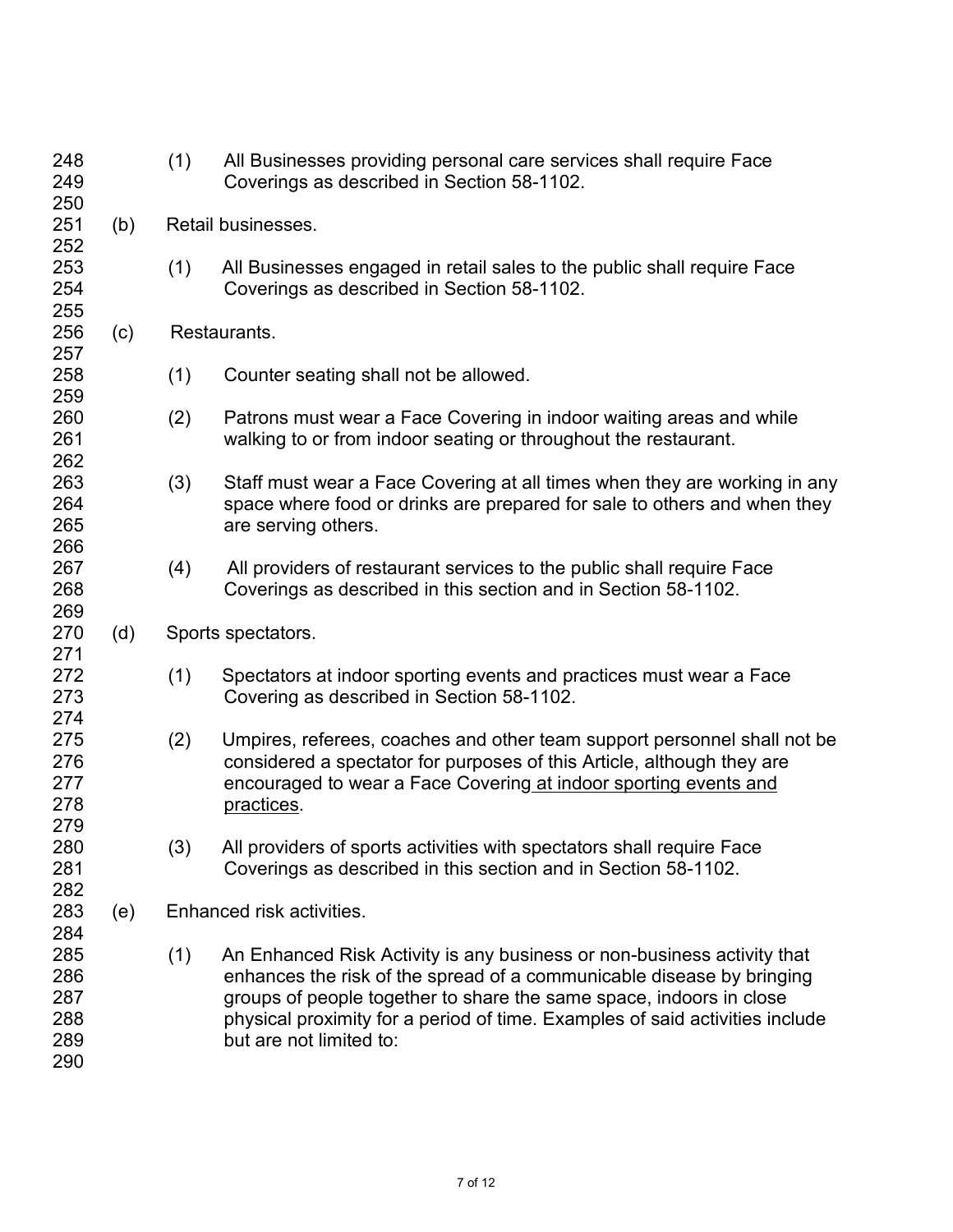| 291<br>292 |     |           | a. | Entertainment, movies, concerts and other live performances,<br>dancing, arcades, gaming, bowling, and billiards and pool;             |
|------------|-----|-----------|----|----------------------------------------------------------------------------------------------------------------------------------------|
| 293<br>294 |     |           | b. | Exhibitions and museums;                                                                                                               |
| 295        |     |           |    |                                                                                                                                        |
| 296        |     |           | C. | Fitness classes;                                                                                                                       |
| 297        |     |           |    |                                                                                                                                        |
| 298        |     |           | d. | Religious services;                                                                                                                    |
| 299        |     |           |    |                                                                                                                                        |
| 300        |     |           | е. | Conferences, and seminars;                                                                                                             |
| 301        |     |           |    |                                                                                                                                        |
| 302        |     |           | f. | Bars, nightclubs, and brewery taprooms;                                                                                                |
| 303        |     |           |    |                                                                                                                                        |
| 304        |     | (2)       |    | Notwithstanding any other provision in this Article, an Enhanced Risk                                                                  |
| 305        |     |           |    | Activity is subject to the following at any one time at a particular facility if                                                       |
| 306        |     |           |    | any persons will remain within six feet of the same other persons for 15                                                               |
| 307        |     |           |    | minutes or more:                                                                                                                       |
| 308        |     |           |    |                                                                                                                                        |
| 309        |     |           | a. | The maximum number of customers and/or patrons allowed in a                                                                            |
| 310        |     |           |    | facility shall be limited to 500 or the result of the total square feet                                                                |
| 311        |     |           |    | of the facility divided by 30 times 50 percent, or 50 percent of the                                                                   |
| 312        |     |           |    | total occupancy of fixed seating in a spectator area, whichever is                                                                     |
| 313        |     |           |    | greater, and                                                                                                                           |
| 314<br>315 |     |           |    |                                                                                                                                        |
| 316        |     |           | b. | The maximum number of customers allowed in any outdoor space<br>or area shall be limited to 500 or the result of the total square feet |
| 317        |     |           |    | of the space or area divided by 30 times 50 percent, or 50 percent                                                                     |
| 318        |     |           |    | of the total occupancy of fixed seating in a spectator area,                                                                           |
| 319        |     |           |    | whichever is greater.                                                                                                                  |
| 320        |     |           |    |                                                                                                                                        |
| 321        |     |           | C. | Social distancing as set out in Section 58-1101 is recommended.                                                                        |
| 322        |     |           |    |                                                                                                                                        |
| 323        |     | (3)       |    | No counter seating shall be used during any Enhanced Risk Activity.                                                                    |
| 324        |     |           |    |                                                                                                                                        |
| 325        |     | (4)       |    | All providers of an Enhanced Risk Activity shall require Face Coverings                                                                |
| 326        |     |           |    | as set out in Section 58-1102. Staff must wear a Face Covering at all                                                                  |
| 327        |     |           |    | times when they are working in any space where food or drinks are                                                                      |
| 328        |     |           |    | prepared for sale to others and when they are serving others.                                                                          |
| 329        |     |           |    | Notwithstanding any other provision in this Article, participants in a                                                                 |
| 330        |     |           |    | baptism ceremony shall not be required to wear a Face Covering during                                                                  |
| 331        |     |           |    | a baptism ceremony or while photographs of the baptism are taken.                                                                      |
| 332        |     |           |    |                                                                                                                                        |
| 333        | (f) | Weddings. |    |                                                                                                                                        |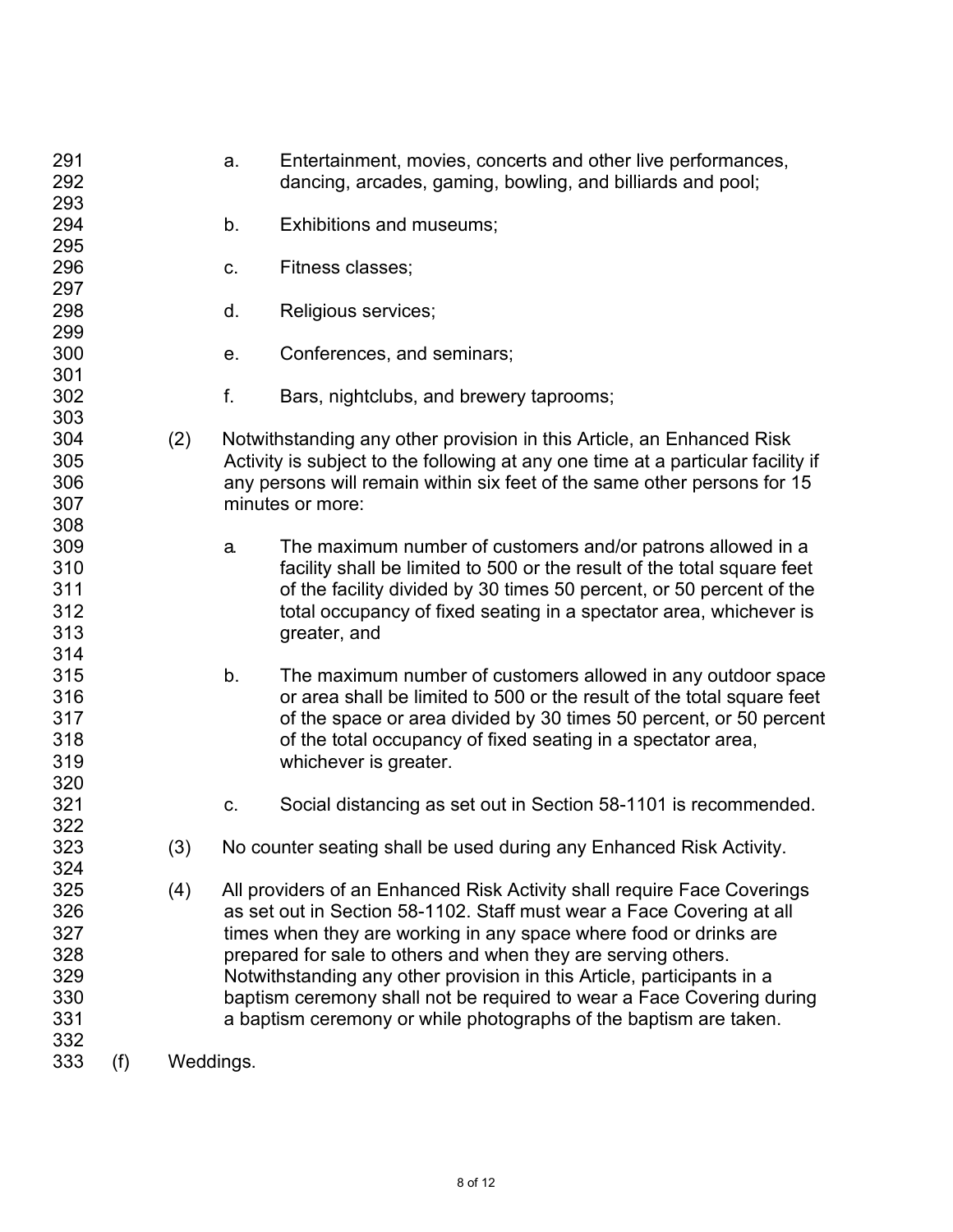| 334<br>335<br>336<br>337<br>338<br>339 |     | (1)                                                                                                                                                              | taken.                                                                                                                                                                                                                                                                                                                                      | All providers of weddings shall require Face Coverings as set out in<br>Section 58-1102. Notwithstanding any other provision in this Article, the<br>wedding party shall not be required to wear a Face Covering during a<br>wedding ceremony or while photographs of the wedding and reception are |  |  |
|----------------------------------------|-----|------------------------------------------------------------------------------------------------------------------------------------------------------------------|---------------------------------------------------------------------------------------------------------------------------------------------------------------------------------------------------------------------------------------------------------------------------------------------------------------------------------------------|-----------------------------------------------------------------------------------------------------------------------------------------------------------------------------------------------------------------------------------------------------------------------------------------------------|--|--|
| 340<br>341                             | (g) | Funerals.                                                                                                                                                        |                                                                                                                                                                                                                                                                                                                                             |                                                                                                                                                                                                                                                                                                     |  |  |
| 342<br>343<br>344                      |     | (1)                                                                                                                                                              |                                                                                                                                                                                                                                                                                                                                             | All providers of funerals, visitations, or wakes shall require Face<br>Coverings as set out in Section 58-1102.                                                                                                                                                                                     |  |  |
| 345<br>346                             | (h) |                                                                                                                                                                  | Childcare programs and day camps.                                                                                                                                                                                                                                                                                                           |                                                                                                                                                                                                                                                                                                     |  |  |
| 347<br>348<br>349                      |     | (1)                                                                                                                                                              |                                                                                                                                                                                                                                                                                                                                             | All providers of childcare programs and day camps shall require Face<br>Coverings as set out in Section 58-1102.                                                                                                                                                                                    |  |  |
| 350<br>351                             | (i) |                                                                                                                                                                  |                                                                                                                                                                                                                                                                                                                                             | Special events.                                                                                                                                                                                                                                                                                     |  |  |
| 352<br>353<br>354<br>355<br>356        |     | (1)                                                                                                                                                              | A permit for a Special Event required pursuant to City Code Section 2-503<br>for a Special Event using City-owned property, public right of way, public<br>streets, public buildings or other city facilities shall not be issued if any<br>persons will remain within six feet of the same other persons for 15<br>minutes or more unless: |                                                                                                                                                                                                                                                                                                     |  |  |
| 357<br>358<br>359<br>360<br>361<br>362 |     |                                                                                                                                                                  | a.                                                                                                                                                                                                                                                                                                                                          | The maximum number of participants is limited to 500 or the result<br>of the total square feet of the space or area in which the Special<br>Event is held divided by 30 times 50 percent, whichever is greater;<br>and                                                                              |  |  |
| 363<br>364                             |     |                                                                                                                                                                  | b.                                                                                                                                                                                                                                                                                                                                          | Social distancing as set out in Section 58-1101 is recommended.                                                                                                                                                                                                                                     |  |  |
| 365<br>366<br>367                      |     | (2)                                                                                                                                                              |                                                                                                                                                                                                                                                                                                                                             | All providers of a Special Event shall require Face Coverings as set out in<br>Section 58-1102.                                                                                                                                                                                                     |  |  |
| 368<br>369                             |     |                                                                                                                                                                  | Section 58-1104. - Penalties.<br>A person who fails to wear a Face Covering when wearing a Face Covering is<br>required by the provisions of this Article shall be guilty of a violation of a<br>municipal ordinance, punishable by a fine not exceeding \$100.00.                                                                          |                                                                                                                                                                                                                                                                                                     |  |  |
| 370<br>371<br>372<br>373               | (a) |                                                                                                                                                                  |                                                                                                                                                                                                                                                                                                                                             |                                                                                                                                                                                                                                                                                                     |  |  |
| 374<br>375                             | (b) | A person who owns, manages, operates, or otherwise controls a place at which<br>wearing Face Coverings is required by this Article and who fails to comply or to |                                                                                                                                                                                                                                                                                                                                             |                                                                                                                                                                                                                                                                                                     |  |  |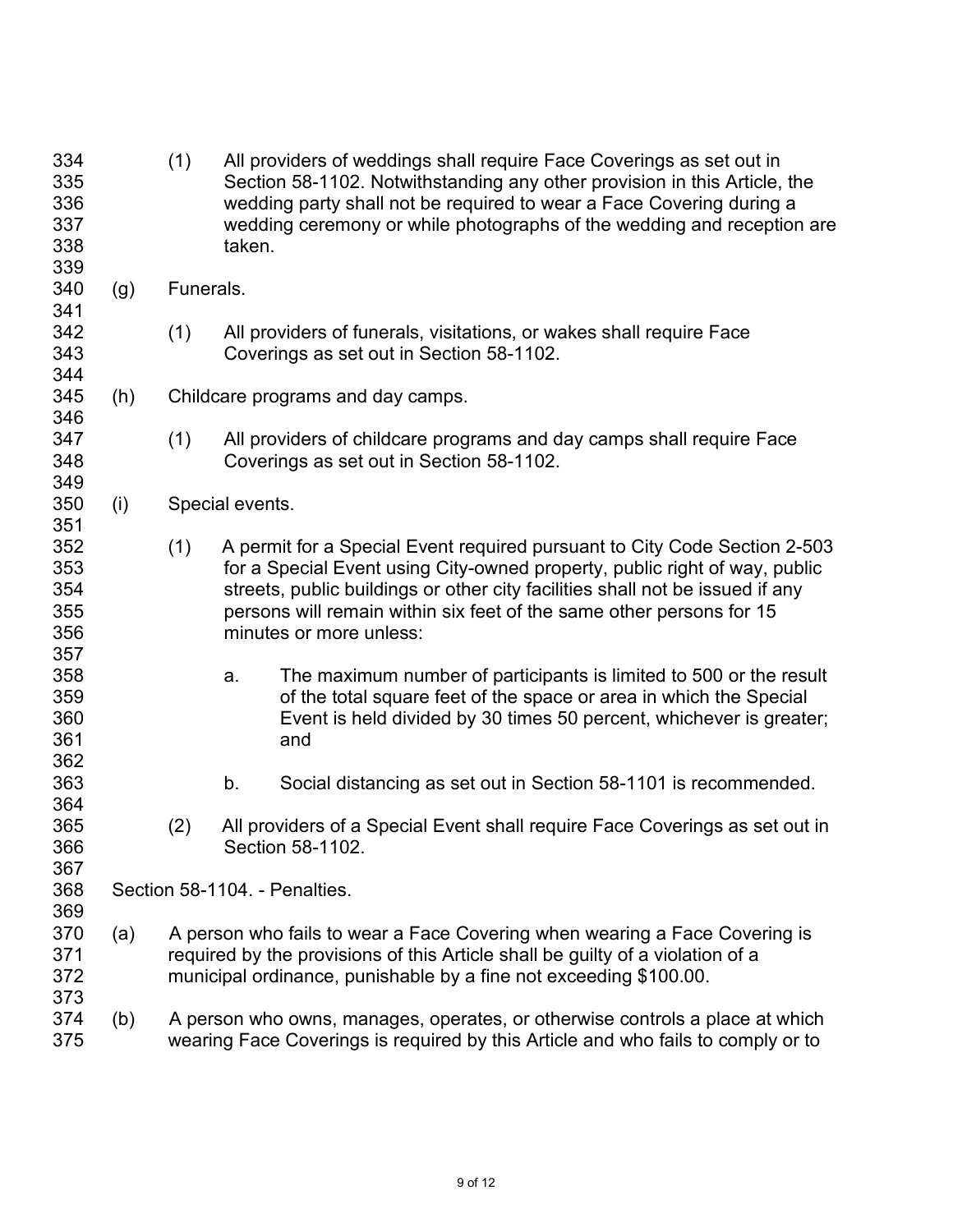require compliance with the provisions of this Article shall be guilty of a violation of a municipal ordinance, punishable by a fine not exceeding \$100.00. No person shall be in violation of this subsection if such person or the place the person owns, manages, operates or otherwise controls requires compliance with the provisions of this Article to wear a Face Covering and a patron or customer refuses to wear a Face Covering. (c) A person who owns, manages, operates, or otherwise controls a place which violates provisions of this Article aside from Face Covering requirements shall be guilty of a violation of a municipal ordinance and shall be punished as provided in Springfield City Code Section 1-7. (d) In addition to the fines established by this section, violation of this Article by a person who owns, manages, operates, or otherwise controls a place at which wearing Face Coverings is required by this Article may result in the suspension or revocation of any permit or license issued to the person for the premises on which the violation occurred. (e) Violation of this Article is hereby declared to be a public nuisance, which may be abated by the city manager by restraining order, preliminary and permanent 397 injunction, or other means provided for by law, and the city may take action to recover the costs of the nuisance abatement. (f) Each day on which a violation of this Article occurs shall be considered a separate and distinct violation. Section 2 – Effective 11:59 p.m. on May 27, 2021, City Council hereby amends the Springfield City Code, Chapter 58, 'Health and Sanitation,' by repealing in its entirety Article XIII, 'COVID-19 Pandemic,' which added regulations related to Face Coverings, occupancy limits, and physical distancing to respond to the COVID-19 pandemic. 409 Section – Savings Clause. Nothing in this Ordinance shall be construed to 410 affect any suit or proceeding now pending in any court or any rights acquired or liabi 410 affect any suit or proceeding now pending in any court or any rights acquired or liability<br>411 incurred nor any cause or causes of action occurred or existing, under any act or incurred nor any cause or causes of action occurred or existing, under any act or ordinance repealed hereby. Nor shall any right or remedy of any character be lost, impaired, or affected by this Ordinance. 415 Section 4 – Severability Clause. If any section, subsection, sentence, clause, or<br>416 phrase of this Ordinance is for any reason held to be invalid, such decision shall not phrase of this Ordinance is for any reason held to be invalid, such decision shall not 417 affect the validity of the remaining portions of this Ordinance. City Council hereby<br>418 declares that it would have adopted the Ordinance and each section, subsection. declares that it would have adopted the Ordinance and each section, subsection,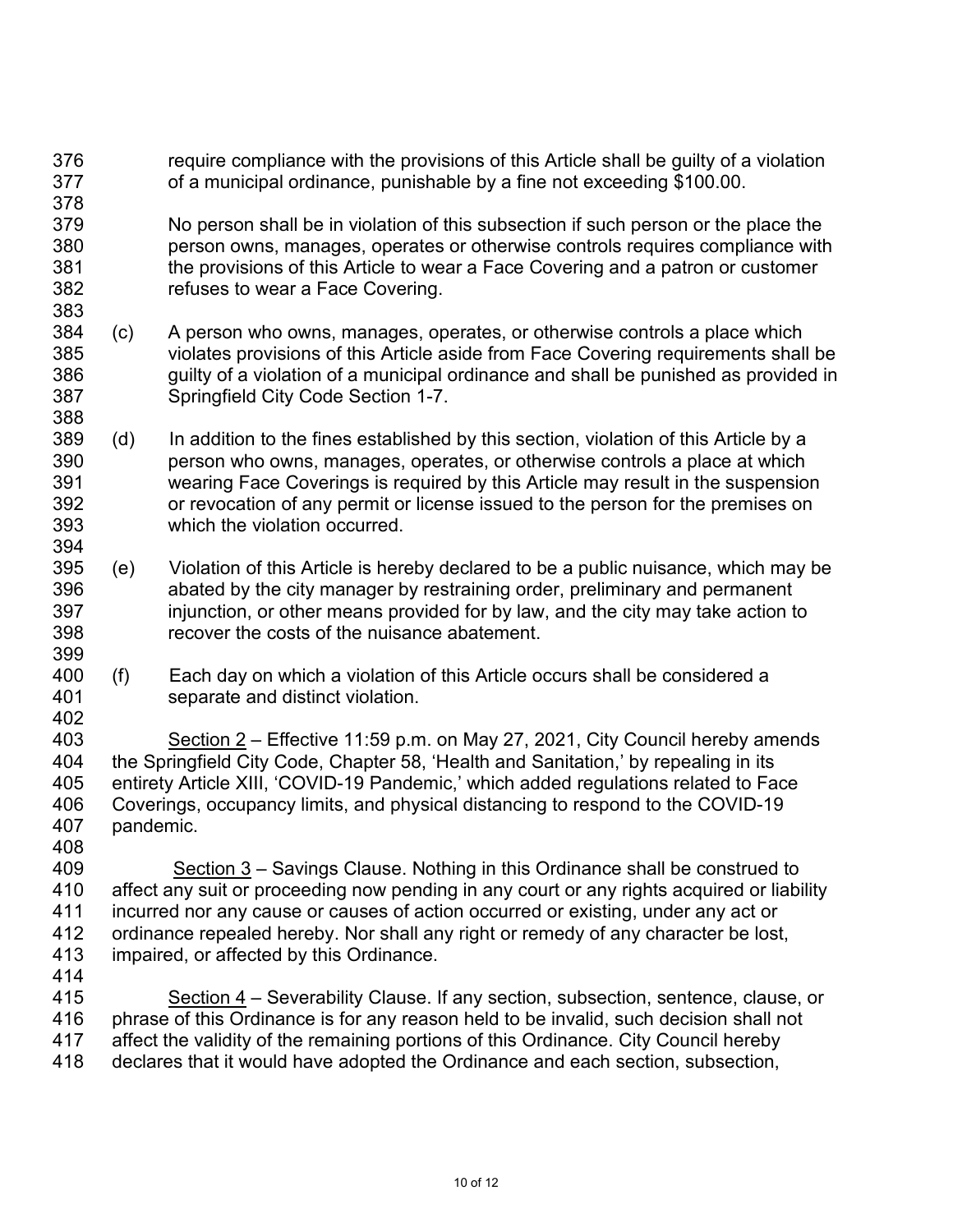| 419 | sentence, clause, or phrase thereof, irrespective of the fact that any one or more       |                                                                                |
|-----|------------------------------------------------------------------------------------------|--------------------------------------------------------------------------------|
| 420 | sections, subsections, sentences, clauses, or phrases be declared invalid.               |                                                                                |
| 421 |                                                                                          |                                                                                |
| 422 |                                                                                          | Section 5 – City Council hereby finds and declares that an emergency exists in |
| 423 | that this adoption of this Ordinance is required to fight against the COVID-19 pandemic, |                                                                                |
| 424 | and therefore this Ordinance relates to the preservation of public health and safety     |                                                                                |
| 425 | pursuant to section 2.12 of the City Charter and may be passed in one reading. This      |                                                                                |
| 426 | Ordinance shall be in full force and effect immediately upon adoption.                   |                                                                                |
| 427 |                                                                                          |                                                                                |
| 428 |                                                                                          |                                                                                |
| 429 |                                                                                          |                                                                                |
| 430 |                                                                                          |                                                                                |
| 431 |                                                                                          |                                                                                |
| 432 |                                                                                          | Mayor                                                                          |
| 433 |                                                                                          |                                                                                |
| 434 | Attest:                                                                                  | _, City Clerk                                                                  |
| 435 |                                                                                          |                                                                                |
| 436 | Filed as Ordinance:                                                                      |                                                                                |
| 437 |                                                                                          |                                                                                |
| 438 |                                                                                          |                                                                                |
| 439 | Approved as to form: Rhomle Lumpade, City Attorney                                       |                                                                                |
| 440 |                                                                                          |                                                                                |
| 441 |                                                                                          |                                                                                |
| 442 | Approved for Council action: <i>Julian (1. 1894</i> City Manager                         |                                                                                |
|     |                                                                                          |                                                                                |